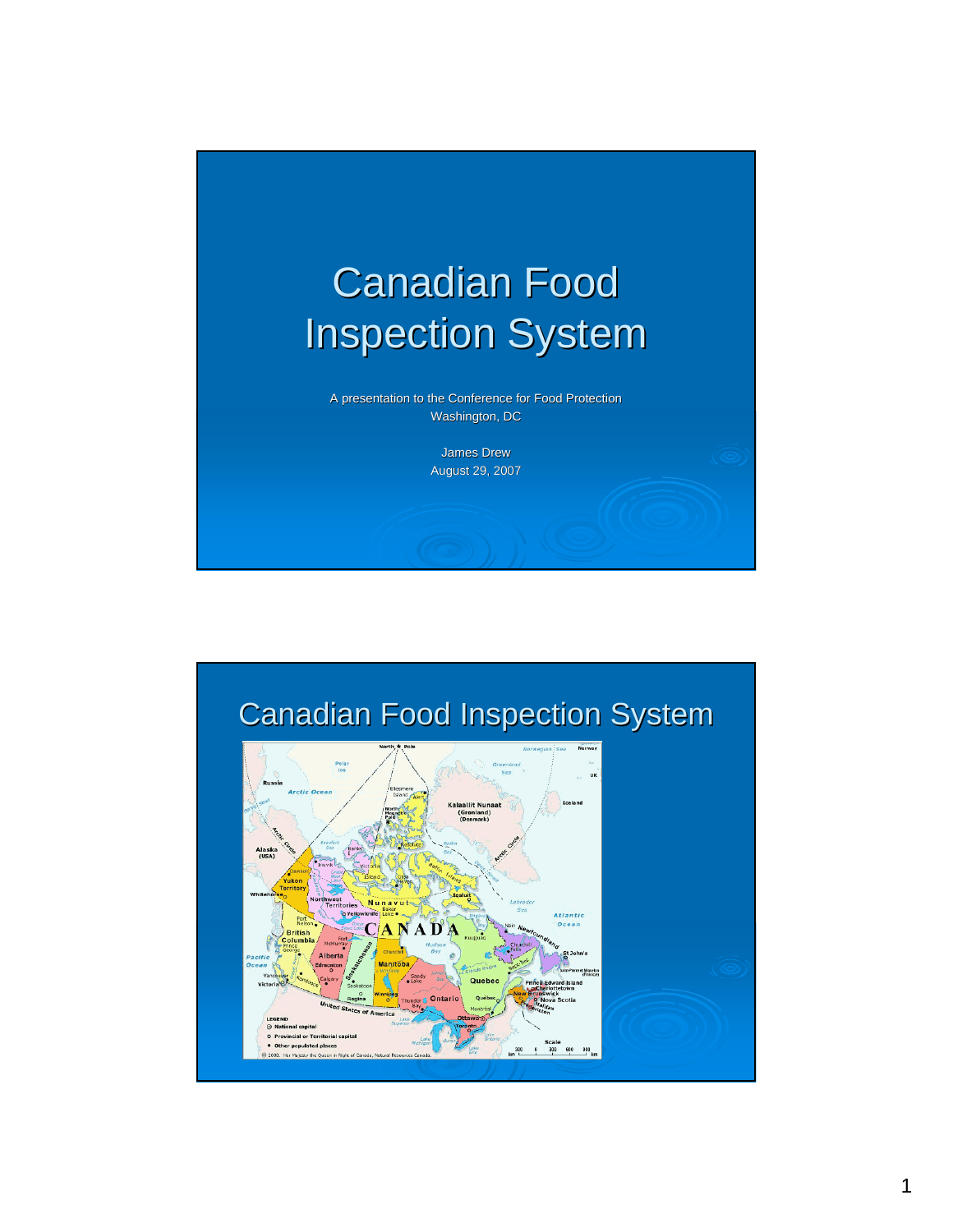$>$  Food Safety is a shared responsibility

• Stakeholders

 $\triangleright$  Governments

- Establish laws and enforce them
- Multi levels of governmental involvement
	- $\cdot$  Federal
	- $\cdot$  Provincial/Territorial
	- $\cdot$  Municipal



 $>$  Legal Jurisdiction:

- Canadian Constitution
- Federal jurisdiction
- Provincial/Territorial jurisdiction
- $\bullet$  Municipal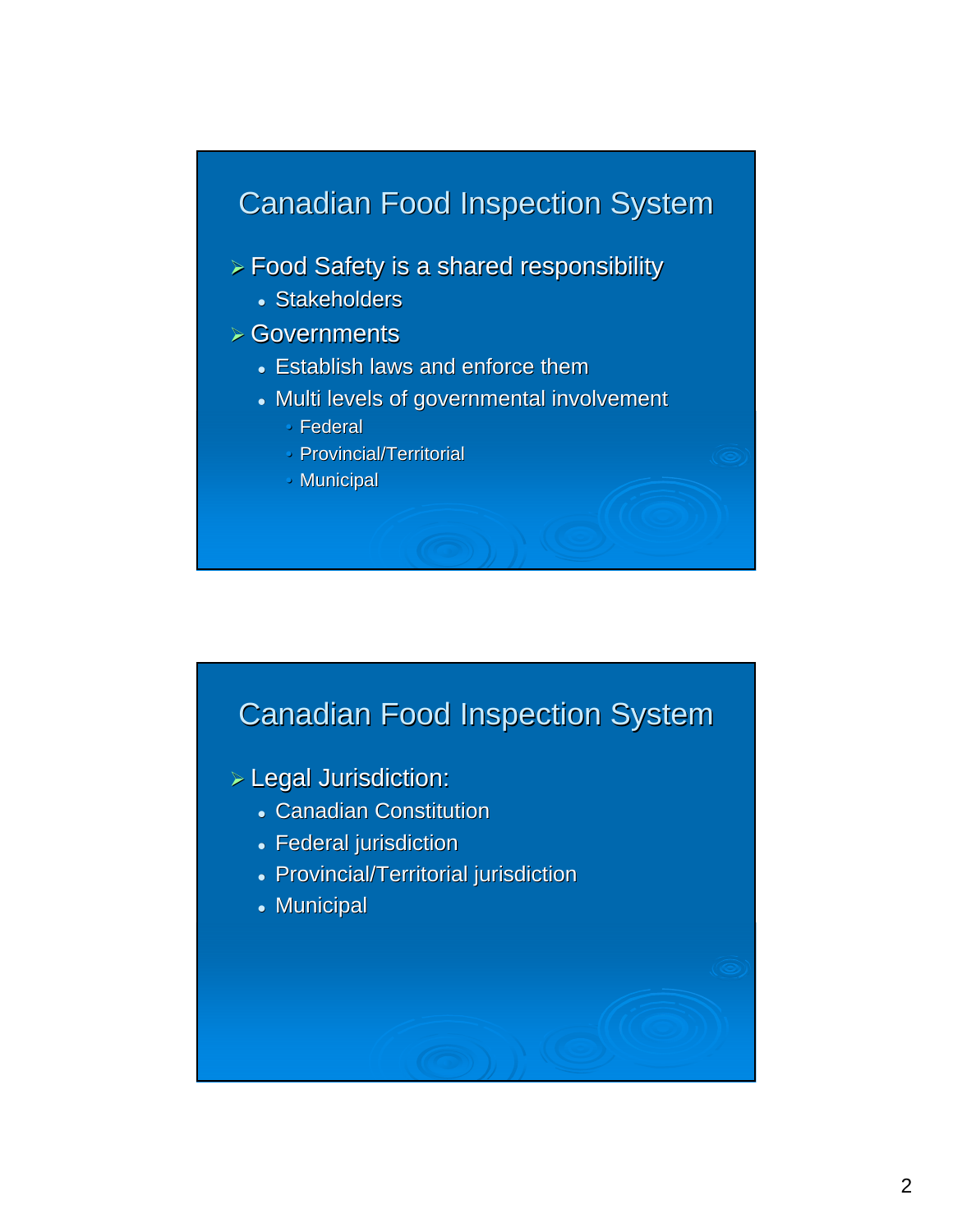#### $\triangleright$  Federal Government

- Health Canada
	- Food Directorate
	- Veterinary Drugs Directorate
	- Pest Management Regulatory Agency
	- Public Health Agency of Canada
- Canadian Food Inspection Agency
- Agriculture and Agri-Food Canada

### **Canadian Food Inspection System**

- ¾ Provincial/Territorial system
	- Health
	- Agriculture
	- Fisheries

 $>$  Municipal and Regional Health Authorities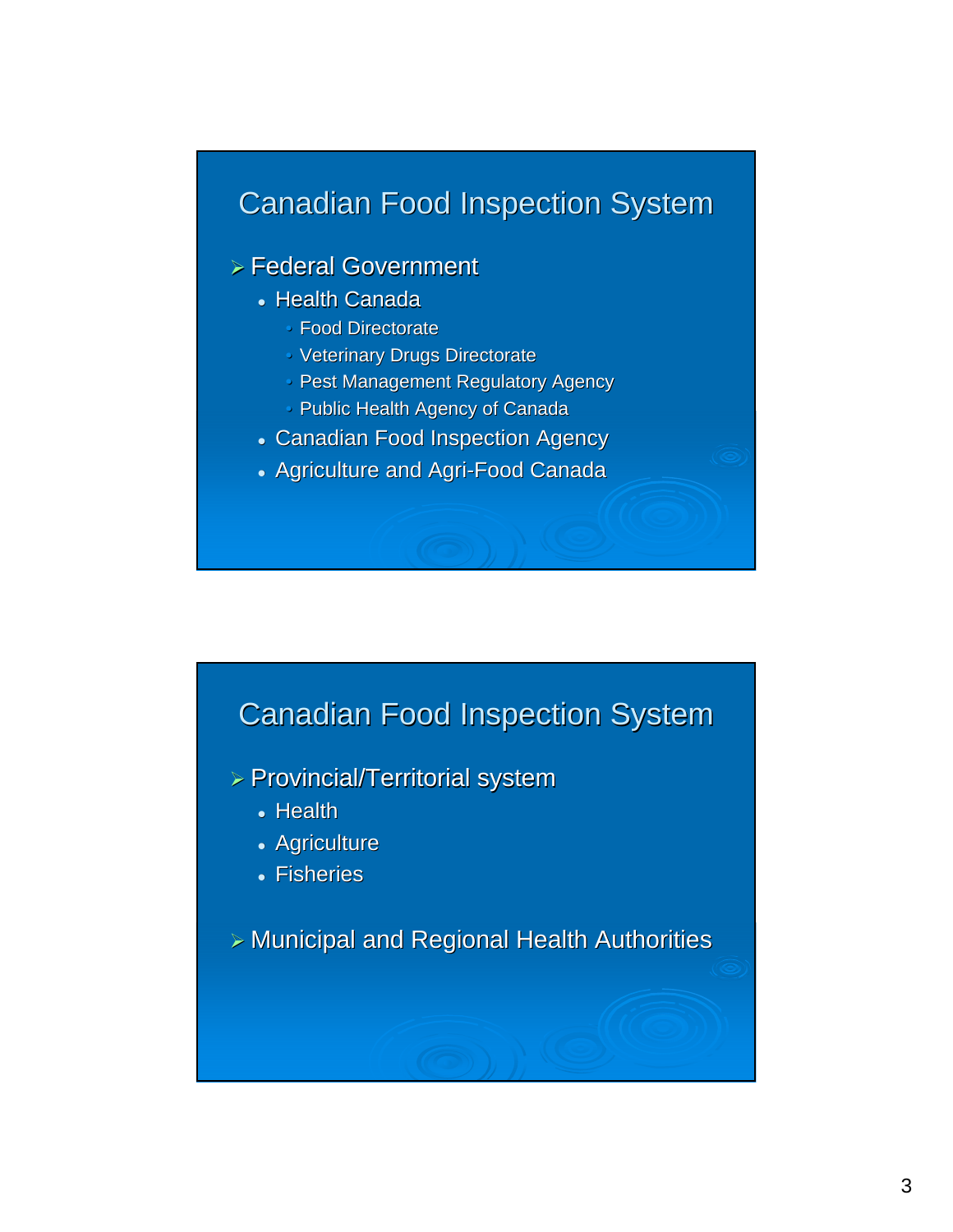#### $\triangleright$  Complexity of the CFIS

- Shared between approximately 32 F/P/T government agencies
- Collectively administer approximately 70 statutes related to food
- Numerous commodity and marketing groups which may control production and certification
- Does not include municipal governments or regional health authorities

# **Canadian Food Inspection System**

 $>$  Challenges

- Administrative/regulatory burden
- Potential duplication
- <sup>z</sup> Gaps
- Resource distribution
	- Federal/provincial
- Geography